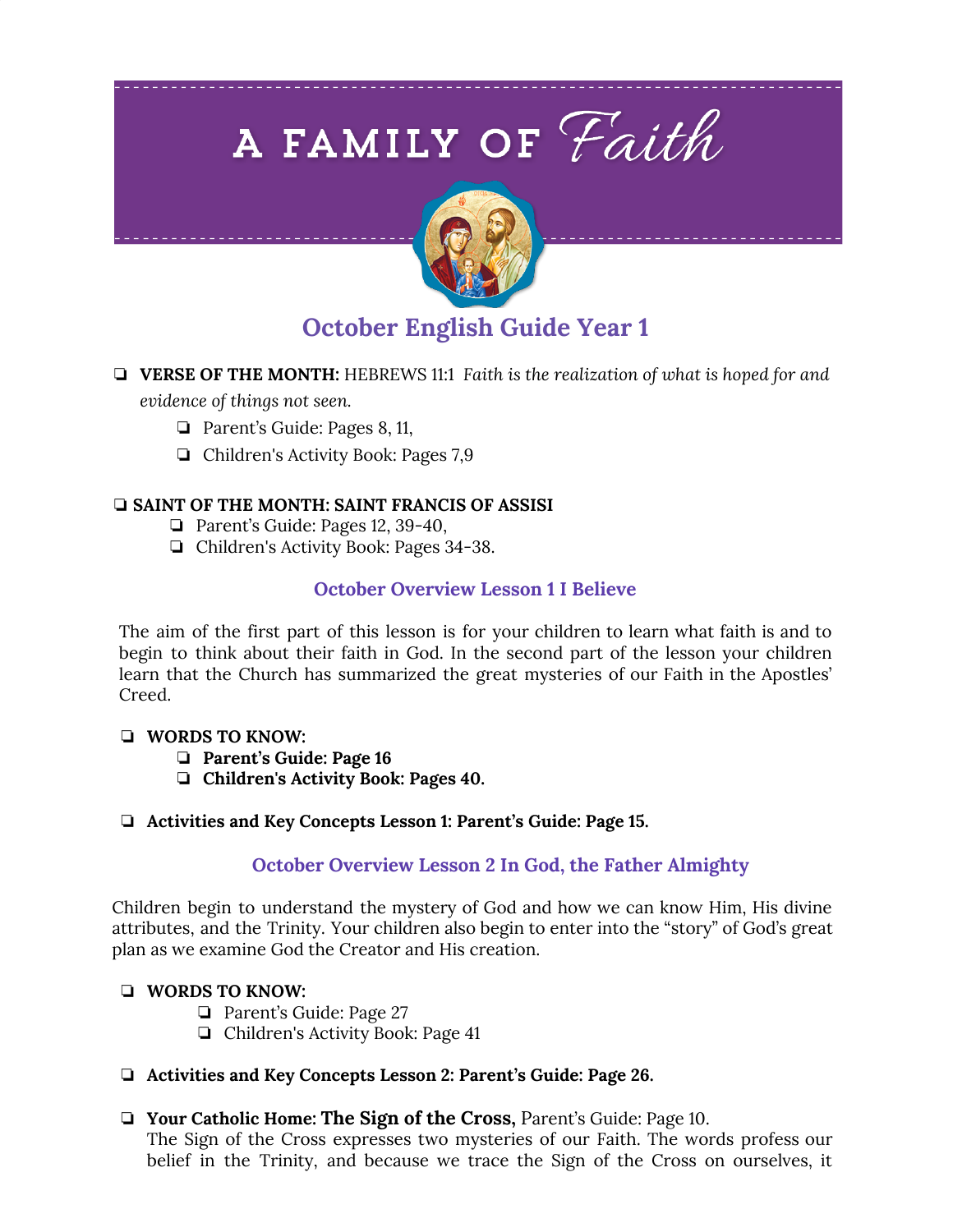professes our belief in the Passion, death, and Resurrection of Jesus Christ. Thus, the Sign of the Cross is the sign of the Christian. It can be said that it is a profession of faith – a creed. From time to time, stop after you have made the Sign of the Cross and ask your children what it tells us about our Faith.

This month, if your family is not in the habit of beginning prayer with the Sign of the Cross, this would be a good opportunity to start or restart this traditional Catholic way of prayer.

### **BY THE END OF THIS MONTH, YOUR CHILDREN SHOULD BE ABLE TO:**

#### ❏ **Recite this month's Scripture Memorization.**

- ❏ Parents Guide: Page 8, 11
- ❏ Children's Activity Book: Pages 7,9.

#### ❏ **Define this month's Words to Know.**

- ❏ Parent's Guide: Pages 16, 27
- ❏ Activity Book: Page 79, 81

#### ❏ **Tell about Saint Francis of Assisi:**

- ❏ Parent's Guide: Pages 12, 39-40
- ❏ Children's Activity Book: Pages 34-38.

#### ❏ **Make the Sign of the Cross and explain what it means:**

❏ Parents Guide: Page 10

#### ❏ **List the attributes of God (older children):**

- ❏ Parent's Guide: Pages 30-31
- ❏ Children's Activity Book: Pages 16, 17
- ❏ (Answers on Parent's Guide: Page 30), 18.

#### ❏ **Recite from memory the following section of the Apostles Creed: I believe in God, the Father Almighty, creator of heaven and earth:**

- ❏ Parent's Guide: Pages 24-25
- ❏ Children's Activity Book: Page 13

# *October in Review*

#### **THIS MONTH YOU EXPLORED AS A FAMILY THE QUESTIONS:**

- ❏ **What does it mean to believe?**
	- ❏ Parent's Guide: **What Does It Mean to Believe? p. 17-18**, **What Is Faith? p.19-20, Faith Is Necessary for Salvation p.21-22, Faith Requires Obedience p.23, A Summary of Faith: The Apostles' Creed p. 24-25**
	- ❏ Children's Activity Book: Act of Faith p.8, Scripture Memorization p.9,**What Is Faith? P.** 10-11, **Faith and Belief p.**12-13
	- ❏ (Answers on Parent's Guide: **Faith Is Necessary for Salvation p.** 21-22), The Apostles' Creed p.13
- ❏ **Who is God?**
	- ❏ Parent's Guide: **Who Is God? P. 30-31, The Blessed Trinity p. 32-34, The Story of Creation p. 35-37, Your Family Genesis Story p. 38**
	- ❏ Children's Activity Book: **Who Is God?** p.16, **Attributes of God p.** 17 (Answers in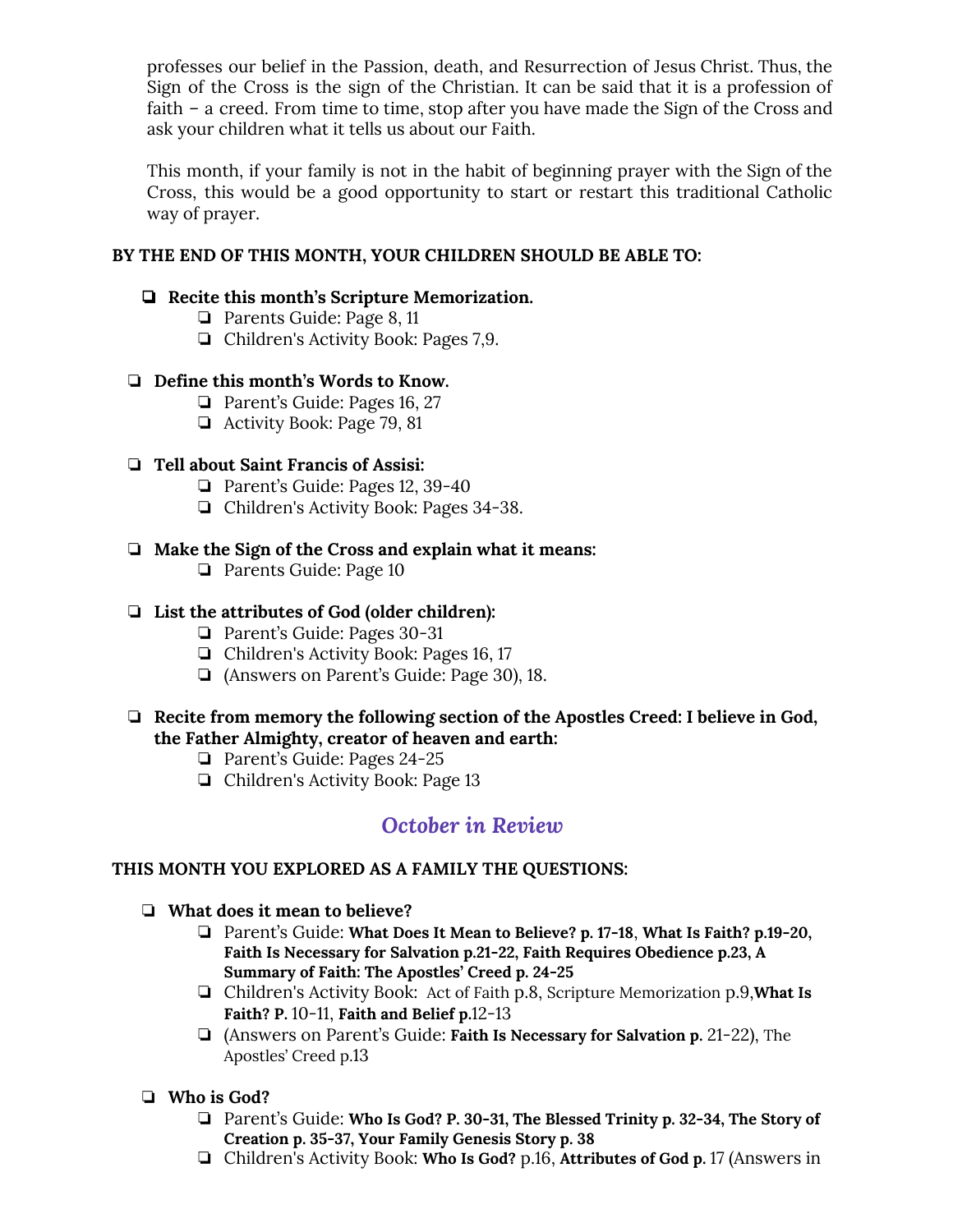Parent's Guide: **Who Is God? P. 30-31**), **God Is Bigger than our Worries p.** 18, **Exploring the Trinity p. 19, Exploring the Trinity p. 20, The Story of Creation p. 21-33**

### ❏ **How can we know Him?**

- ❏ Parent's Guide: **How Can We Know God? p.** 28-29
- ❏ Children's Activity Book: **How Can We Know God? p.** 14-15

#### **In Lesson I Your children learned that faith:**

#### ❏ **Is certain.**

- ❏ Parent's Guide: **What Does It Mean to Believe? p.**17-18, **What Is Faith? p.**19-20
- ❏ Children's Activity Book: **What Is Faith?** p.10-11

#### ❏ **Requires trust.**

- ❏ Parent's Guide: **What Does It Mean to Believe? p.**17-18, **What Is Faith? p.**19-20
- ❏ Children's Activity Book: **What Is Faith?** p.10-11

#### ❏ **Requires obedience.**

❏ Parent's Guide: **Faith Requires Obedience** p.23.

#### ❏ **Is necessary to get to heaven.**

- ❏ Parent's Guide: **Faith Is Necessary for Salvation** p.21-22
- ❏ Children's Activity Book: **What Is Faith?** p.10-11, **Faith and Belief p.**12
- ❏ (Answers in Parent's Guide: **Faith Is Necessary for Salvation** p.21-22).

#### ❏ **Is summarized in the 12 articles of the Apostles Creed.**

- ❏ Parent's Guide: **A Summary of Faith: The Apostles' Creed** p.24-25
- ❏ Children's Activity Book: **Faith and Belief** p.13

#### **In Lesson 2 your children learned we can know God:**

# ❏ **Through reason.**

- ❏ Parent's Guide: **How Can We Know God?** p.28-29
- ❏ Children's Activity Book: **How Can We Know God?** p.14-15

# ❏ **Through Divine Revelation.**

- ❏ Parent's Guide: **How Can We Know God?** P.28-29, **Who Is God? p.**30-31
- ❏ Children's Activity Book: **How Can We Know God?** p.14-15

# ❏ **Through Creation.**

- ❏ Parent's Guide: **How Can We Know God?** p.28-29, **The Story of Creation p.** 35-37, **Your Family Genesis Story p.** 38
- ❏ Children's Activity Book: **How Can We Know God?** p.14-15

# ❏ **And that God is the Blessed Trinity – One God in Three Divine Persons.**

- ❏ Parent's Guide: **The Blessed Trinity** p.32-34
- ❏ Children's Activity Book: **Exploring the Trinity p.**19, **Exploring the Trinity p.**20

# ❏ **Recommended Activities:**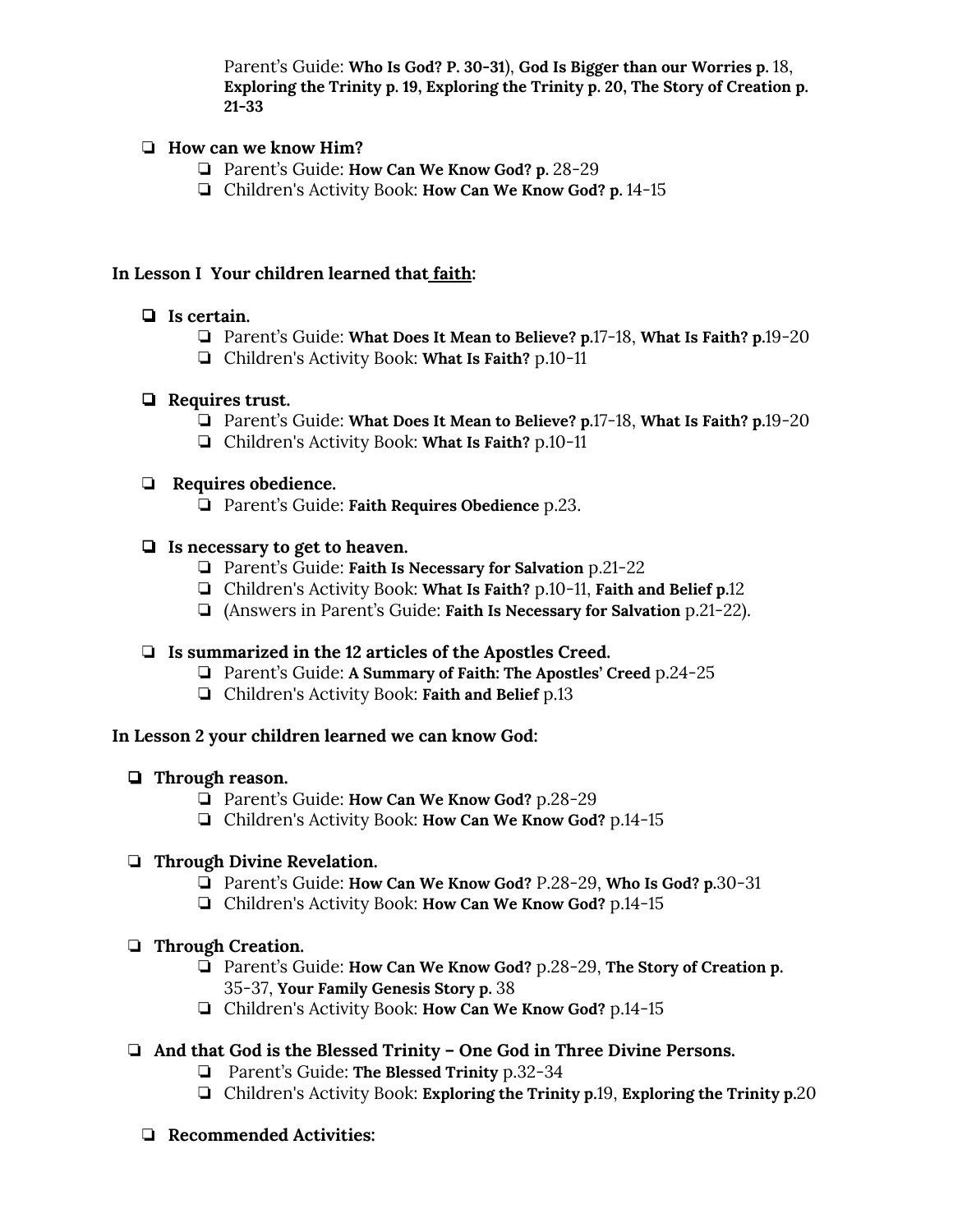- ❏ Parent's Guide: Pages 10, 11, 13, 16, 17-18, 19-20, 21-22, 23, 24-25, 27, 28-29, 30-31, 32-34, 35-37, 38, 39-40, 41.
- ❏ Children's Activity Book: Pages 8, 9, 10-11, 12 (Answers in Parent's Guide: Pages 21-22), 13, 14- 15, 16, 17 (Answers in Parent's Guide: Page 30), 18, 19, 20, 21-33, 34-38, 39, 40-41.